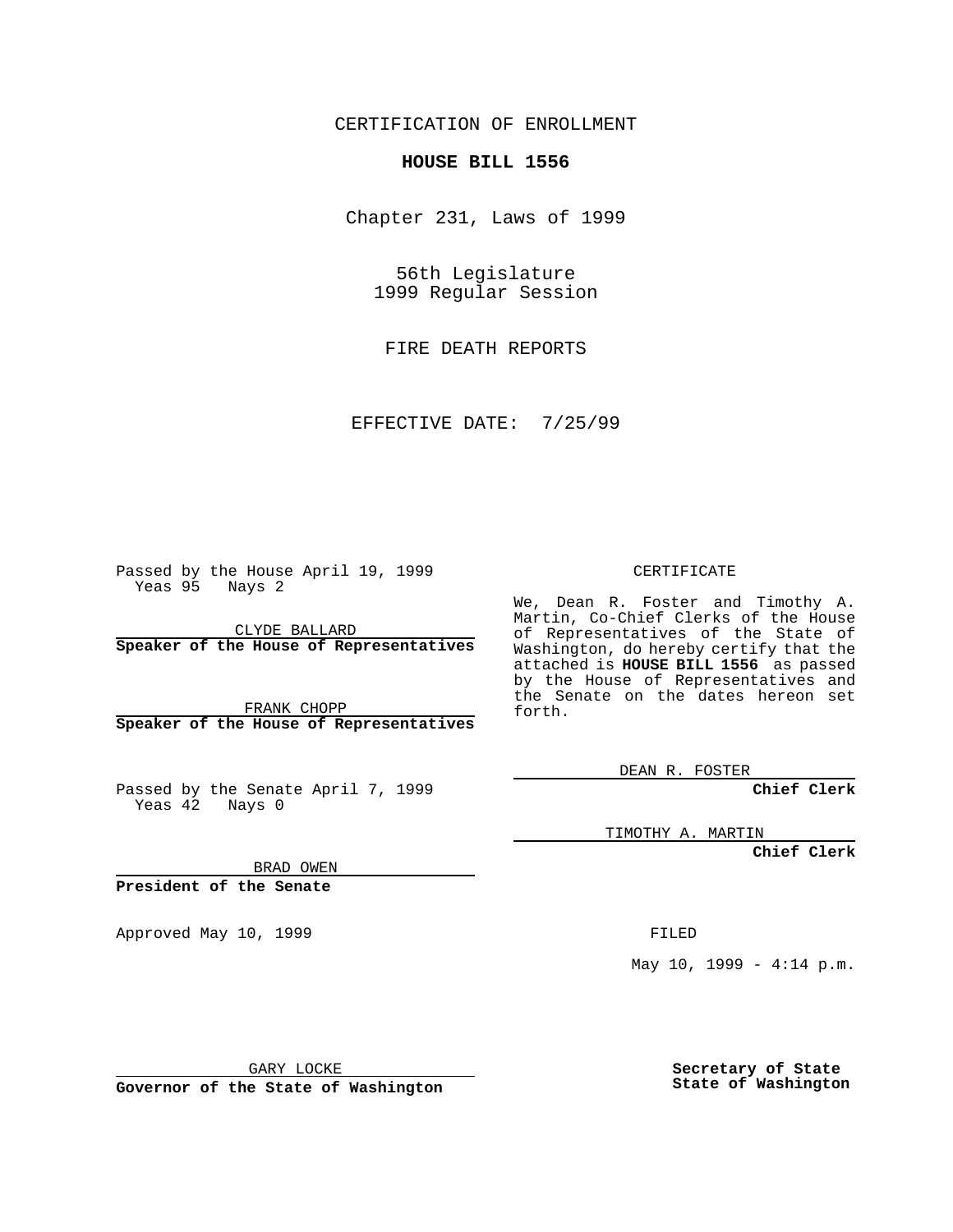## **HOUSE BILL 1556** \_\_\_\_\_\_\_\_\_\_\_\_\_\_\_\_\_\_\_\_\_\_\_\_\_\_\_\_\_\_\_\_\_\_\_\_\_\_\_\_\_\_\_\_\_\_\_

\_\_\_\_\_\_\_\_\_\_\_\_\_\_\_\_\_\_\_\_\_\_\_\_\_\_\_\_\_\_\_\_\_\_\_\_\_\_\_\_\_\_\_\_\_\_\_

## AS AMENDED BY THE SENATE

Passed Legislature - 1999 Regular Session

## **State of Washington 56th Legislature 1999 Regular Session**

**By** Representatives Hatfield, Bush, Romero, McDonald, Dickerson, Ballasiotes, Scott, Radcliff, Poulsen, Delvin, Constantine, Mastin and Murray; by request of Washington State Patrol

Read first time 01/28/1999. Referred to Committee on Local Government.

1 AN ACT Relating to reporting of deaths or injuries from fire; and 2 amending RCW 48.48.065.

3 BE IT ENACTED BY THE LEGISLATURE OF THE STATE OF WASHINGTON:

4 **Sec. 1.** RCW 48.48.065 and 1995 c 369 s 29 are each amended to read 5 as follows:

 (1) The chief of each organized fire department, or the sheriff or other designated county official having jurisdiction over areas not within the jurisdiction of any fire department, shall report statistical information and data to the chief of the Washington state patrol, through the director of fire protection, on each fire occurring 11 within the official's jurisdiction and, within two business days, 12 report any death resulting from fire. Reports shall be consistent with the national fire incident reporting system developed by the United States fire administration and rules established by the chief of the Washington state patrol, through the director of fire protection. The chief of the Washington state patrol, through the director of fire protection, and the department of natural resources shall jointly determine the statistical information to be reported on fires on land under the jurisdiction of the department of natural resources.